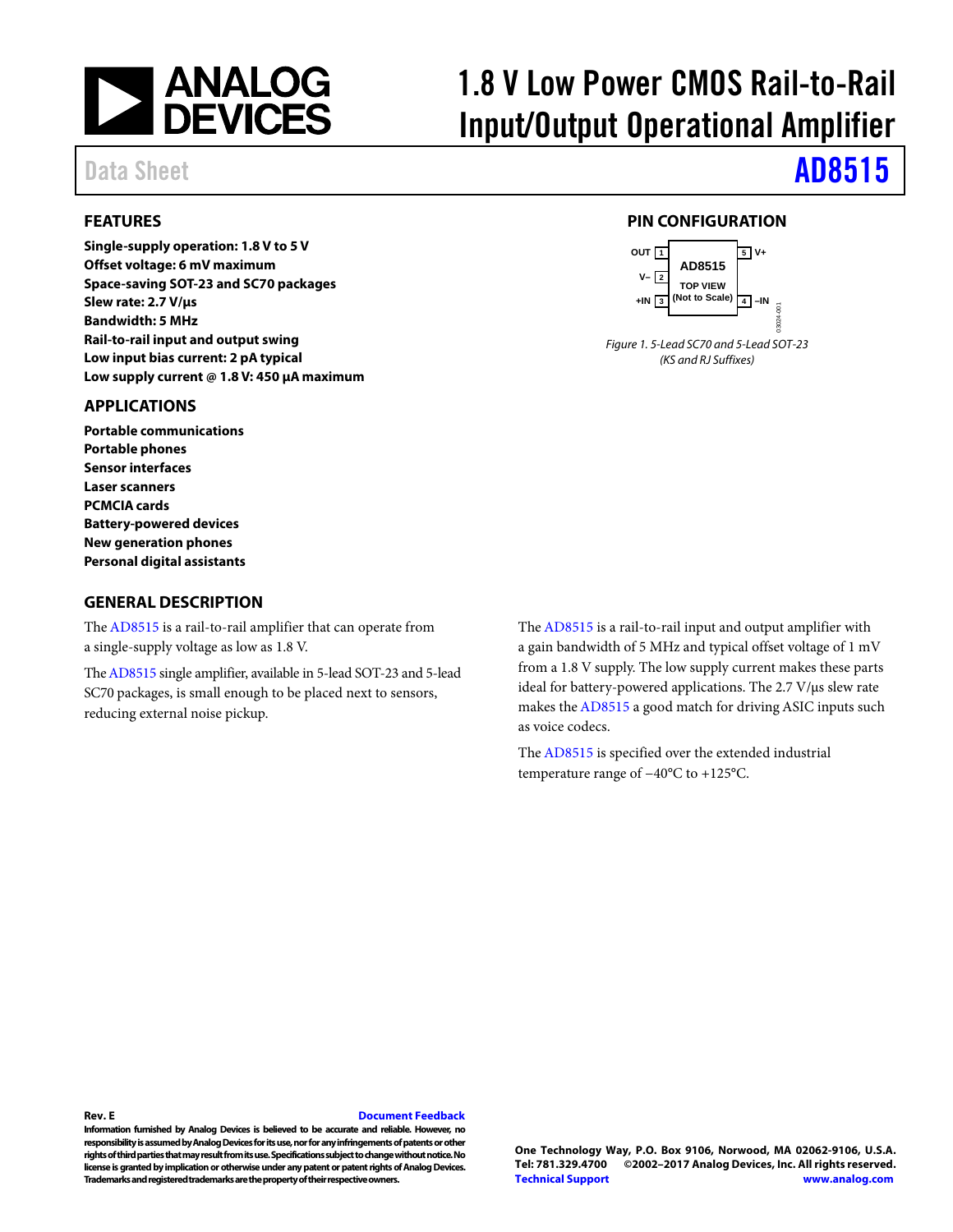# TABLE OF CONTENTS

## <span id="page-1-0"></span>**REVISION HISTORY**

### **1/2017—Rev. D to Rev. E**

| $7/2007$ —Rev. C to Rev. D |  |
|----------------------------|--|
|                            |  |
|                            |  |

## Changes to Table 1, Supply Current/Amplifier ............................ 3 **7/2007—Rev. C to Rev. D**

| Changes to Table 1, Supply Current/Amplifier  3             |
|-------------------------------------------------------------|
| Changes to Table 2, Supply Current/Amplifier  4             |
| Changes to Table 3, Large Signal Voltage Gain, Power Supply |
| Rejection Ratio, and Supply Current/Amplifier 5             |
|                                                             |
|                                                             |
|                                                             |
|                                                             |
| $3/2005$ —Rev. B to Rev. C                                  |
|                                                             |
|                                                             |
| $4/2003$ —Rev. A to Rev. B                                  |
|                                                             |

### **2/2003—Rev. 0 to Rev. A**

**8/2002—Revision. 0: Initial Version**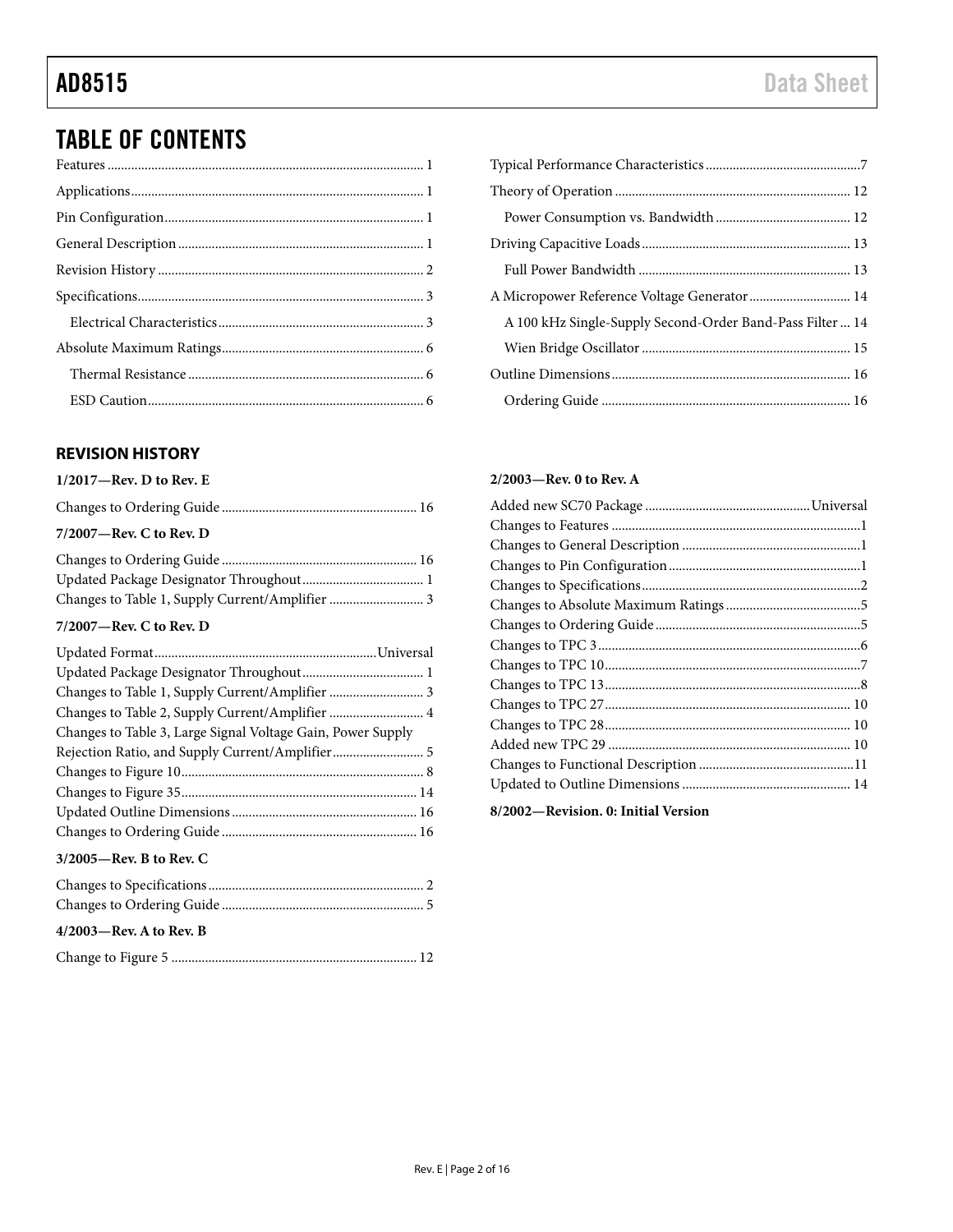# <span id="page-2-0"></span>**SPECIFICATIONS**

## <span id="page-2-1"></span>**ELECTRICAL CHARACTERISTICS**

 $V_s = 1.8$  V,  $V_{\text{CM}} = V_s/2$ ,  $T_A = 25$ °C, unless otherwise noted.

### **Table 1.**

| <b>Parameter</b>              | Symbol                    | <b>Conditions</b>                                                        | Min          | <b>Typ</b>     | <b>Max</b> | <b>Unit</b>    |
|-------------------------------|---------------------------|--------------------------------------------------------------------------|--------------|----------------|------------|----------------|
| <b>INPUT CHARACTERISTICS</b>  |                           |                                                                          |              |                |            |                |
| Offset Voltage                | Vos                       | $V_{CM} = V_S/2$                                                         |              | $\mathbf{1}$   | 6          | mV             |
|                               |                           | $-40^{\circ}$ C < T <sub>A</sub> < $+125^{\circ}$ C                      |              |                | 8          | mV             |
| Input Bias Current            | $\mathsf{I}_{\mathsf{B}}$ | $V_s = 1.8 V$                                                            |              | $\overline{2}$ | 30         | pA             |
|                               |                           | $-40^{\circ}$ C < T <sub>A</sub> < $+85^{\circ}$ C                       |              |                | 600        | pA             |
|                               |                           | $-40^{\circ}$ C < T <sub>A</sub> < $+125^{\circ}$ C                      |              |                | 8          | nA             |
| Input Offset Current          | $\log$                    |                                                                          |              | $\mathbf{1}$   | 10         | рA             |
|                               |                           | $-40^{\circ}$ C < T <sub>A</sub> < $+125^{\circ}$ C                      |              |                | 500        | pA             |
| Input Voltage Range           |                           |                                                                          | $\mathbf{0}$ |                | 1.8        | $\vee$         |
| Common-Mode Rejection Ratio   | <b>CMRR</b>               | $0 V \leq V_{CM} \leq 1.8 V$                                             | 50           |                |            | dB             |
|                               |                           | $-40^{\circ}$ C < T <sub>A</sub> < $+125^{\circ}$ C                      | 47           |                |            | dB             |
| Large Signal Voltage Gain     | A <sub>VO</sub>           | $R_L = 100 \text{ k}\Omega$ , 0.3 V $\leq$ V <sub>OUT</sub> $\leq$ 1.5 V | 110          | 400            |            | V/mV           |
| Offset Voltage Drift          | $\Delta V_{OS}/\Delta T$  |                                                                          |              | 4              |            | $\mu V$ /°C    |
| <b>OUTPUT CHARACTERISTICS</b> |                           |                                                                          |              |                |            |                |
| Output Voltage High           | $V_{OH}$                  | $I_L = 100 \mu A$ , $-40^{\circ}C < T_A < +125^{\circ}C$                 | 1.79         |                |            | $\vee$         |
|                               |                           | $I_L = 750 \mu A$ , $-40^{\circ}C < T_A < +125^{\circ}C$                 | 1.77         |                |            | $\vee$         |
| Output Voltage Low            | <b>V</b> <sub>OL</sub>    | $I_L = 100 \mu A$ , $-40^{\circ}C < T_A < +125^{\circ}C$                 |              |                | 10         | mV             |
|                               |                           | $I_L = 750 \mu A$ , $-40^{\circ}C < T_A < +125^{\circ}C$                 |              |                | 30         | mV             |
| <b>Short-Circuit Limit</b>    | $I_{SC}$                  |                                                                          |              | 20             |            | mA             |
| <b>POWER SUPPLY</b>           |                           |                                                                          |              |                |            |                |
| Supply Current/Amplifier      | $I_{SY}$                  | $V_{\text{OUT}} = V_{\text{S}}/2$                                        |              | 325            | 450        | μA             |
|                               |                           | $-40^{\circ}$ C < T <sub>A</sub> < $+125^{\circ}$ C                      |              |                | 500        | μA             |
| <b>DYNAMIC PERFORMANCE</b>    |                           |                                                                          |              |                |            |                |
| Slew Rate                     | <b>SR</b>                 | $R_L = 10 k\Omega$                                                       |              | 2.7            |            | $V/\mu s$      |
| <b>Gain Bandwidth Product</b> | GBP                       |                                                                          |              | 5              |            | <b>MHz</b>     |
| <b>NOISE PERFORMANCE</b>      |                           |                                                                          |              |                |            |                |
| <b>Voltage Noise Density</b>  | $e_n$                     | $f = 1$ kHz                                                              |              | 22             |            | $nV/\sqrt{Hz}$ |
|                               |                           | $f = 10$ kHz                                                             |              | 20             |            | $nV/\sqrt{Hz}$ |
| <b>Current Noise Density</b>  | $i_{n}$                   | $f = 1$ kHz                                                              |              | 0.05           |            | pA/√Hz         |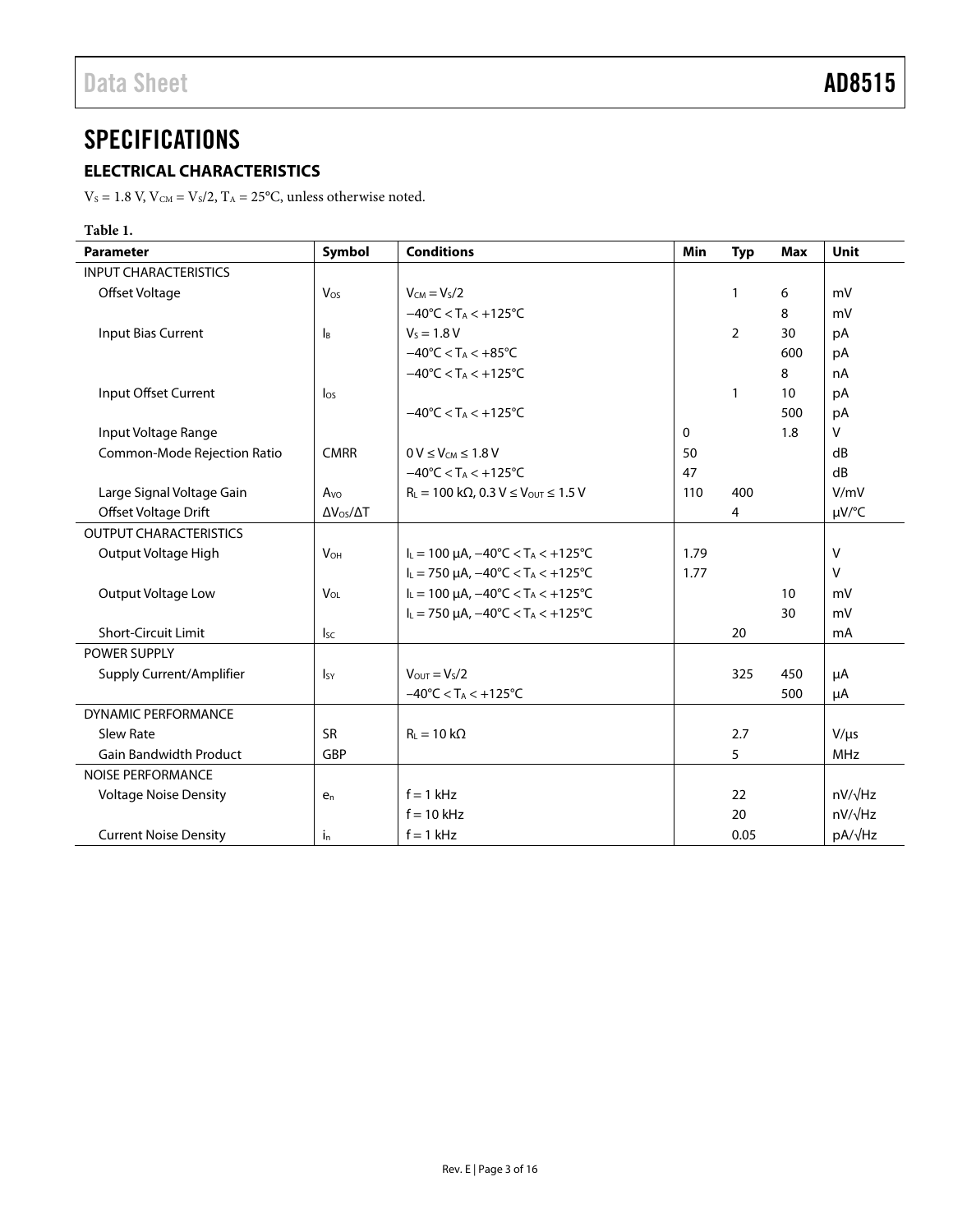$V_s$  = 3.0 V,  $V_{\text{CM}}$  = V<sub>s</sub>/2, T<sub>A</sub> = 25°C, unless otherwise noted.

## **Table 2.**

| <b>Parameter</b>              | Symbol                     | <b>Conditions</b>                                                | Min          | <b>Typ</b> | <b>Max</b> | <b>Unit</b>     |
|-------------------------------|----------------------------|------------------------------------------------------------------|--------------|------------|------------|-----------------|
| <b>INPUT CHARACTERISTICS</b>  |                            |                                                                  |              |            |            |                 |
| Offset Voltage                | $V_{OS}$                   | $V_{CM} = V_S/2$                                                 |              | 1          | 6          | mV              |
|                               |                            | $-40^{\circ}$ C < T <sub>A</sub> < $+125^{\circ}$ C              |              |            | 8          | mV              |
| <b>Input Bias Current</b>     | $\mathsf{I}_{\mathsf{B}}$  | $V_S = 3.0 V$                                                    |              | 2          | 30         | pA              |
|                               |                            | $-40^{\circ}$ C < T <sub>A</sub> < $+85^{\circ}$ C               |              |            | 600        | pA              |
|                               |                            | $-40^{\circ}$ C < T <sub>A</sub> < $+125^{\circ}$ C              |              |            | 8          | nA              |
| Input Offset Current          | $\log$                     |                                                                  |              | 1          | 10         | pA              |
|                               |                            | $-40^{\circ}$ C < T <sub>A</sub> < $+125^{\circ}$ C              |              |            | 500        | pA              |
| Input Voltage Range           |                            |                                                                  | $\mathbf{0}$ |            | 3.         | $\mathsf{V}$    |
| Common-Mode Rejection Ratio   | <b>CMRR</b>                | $0 V \leq V_{CM} \leq 3.0 V$                                     | 54           |            |            | dB              |
|                               |                            | $-40^{\circ}$ C < T <sub>A</sub> < +125 $^{\circ}$ C             | 50           |            |            | dB              |
| Large Signal Voltage Gain     | A <sub>VO</sub>            | $R_L = 100 k\Omega$ , 0.3 V $\leq$ V <sub>OUT</sub> $\leq$ 2.7 V | 250          | 1000       |            | V/mV            |
| Offset Voltage Drift          | $\Delta V_{OS}/\Delta T$   |                                                                  |              | 4          |            | µV/°C           |
| <b>OUTPUT CHARACTERISTICS</b> |                            |                                                                  |              |            |            |                 |
| Output Voltage High           | $V_{OH}$                   | $I_L = 100 \mu A$ , $-40^{\circ}C < T_A < +125^{\circ}C$         | 2.99         |            |            | $\vee$          |
|                               |                            | $I_L = 750 \mu A$ , $-40^{\circ}C < T_A < +125^{\circ}C$         | 2.98         |            |            | $\vee$          |
| Output Voltage Low            | <b>V<sub>OL</sub></b>      | $I_L = 100 \mu A$ , $-40^{\circ}C < T_A < +125^{\circ}C$         |              |            | 10         | mV              |
|                               |                            | $I_L = 750 \mu A$ , $-40^{\circ}C < T_A < +125^{\circ}C$         |              |            | 20         | mV              |
| <b>POWER SUPPLY</b>           |                            |                                                                  |              |            |            |                 |
| Power Supply Rejection Ratio  | <b>PSRR</b>                | $V_s = 1.8 V$ to 5.0 V                                           | 65           | 85         |            | dB              |
|                               |                            | $-40^{\circ}$ C < T <sub>A</sub> < $+125^{\circ}$ C              | 57           | 80         |            | dB              |
| Supply Current/Amplifier      | $\mathsf{I}_{\mathsf{SY}}$ | $V_{\text{OUT}} = V_{\text{S}}/2$                                |              | 350        | 450        | μA              |
|                               |                            | $-40^{\circ}$ C < T <sub>A</sub> < $+125^{\circ}$ C              |              |            | 500        | μA              |
| <b>DYNAMIC PERFORMANCE</b>    |                            |                                                                  |              |            |            |                 |
| Slew Rate                     | <b>SR</b>                  | $R_L = 10 k\Omega$                                               |              | 2.7        |            | $V/\mu s$       |
| <b>Gain Bandwidth Product</b> | GBP                        |                                                                  |              | 5          |            | <b>MHz</b>      |
| <b>NOISE PERFORMANCE</b>      |                            |                                                                  |              |            |            |                 |
| <b>Voltage Noise Density</b>  | e <sub>n</sub>             | $f = 1$ kHz                                                      |              | 22         |            | $nV/\sqrt{Hz}$  |
|                               |                            | $f = 10$ kHz                                                     |              | 20         |            | $nV/\sqrt{Hz}$  |
| <b>Current Noise Density</b>  | $i_{n}$                    | $f = 1$ kHz                                                      |              | 0.05       |            | pA/ $\sqrt{Hz}$ |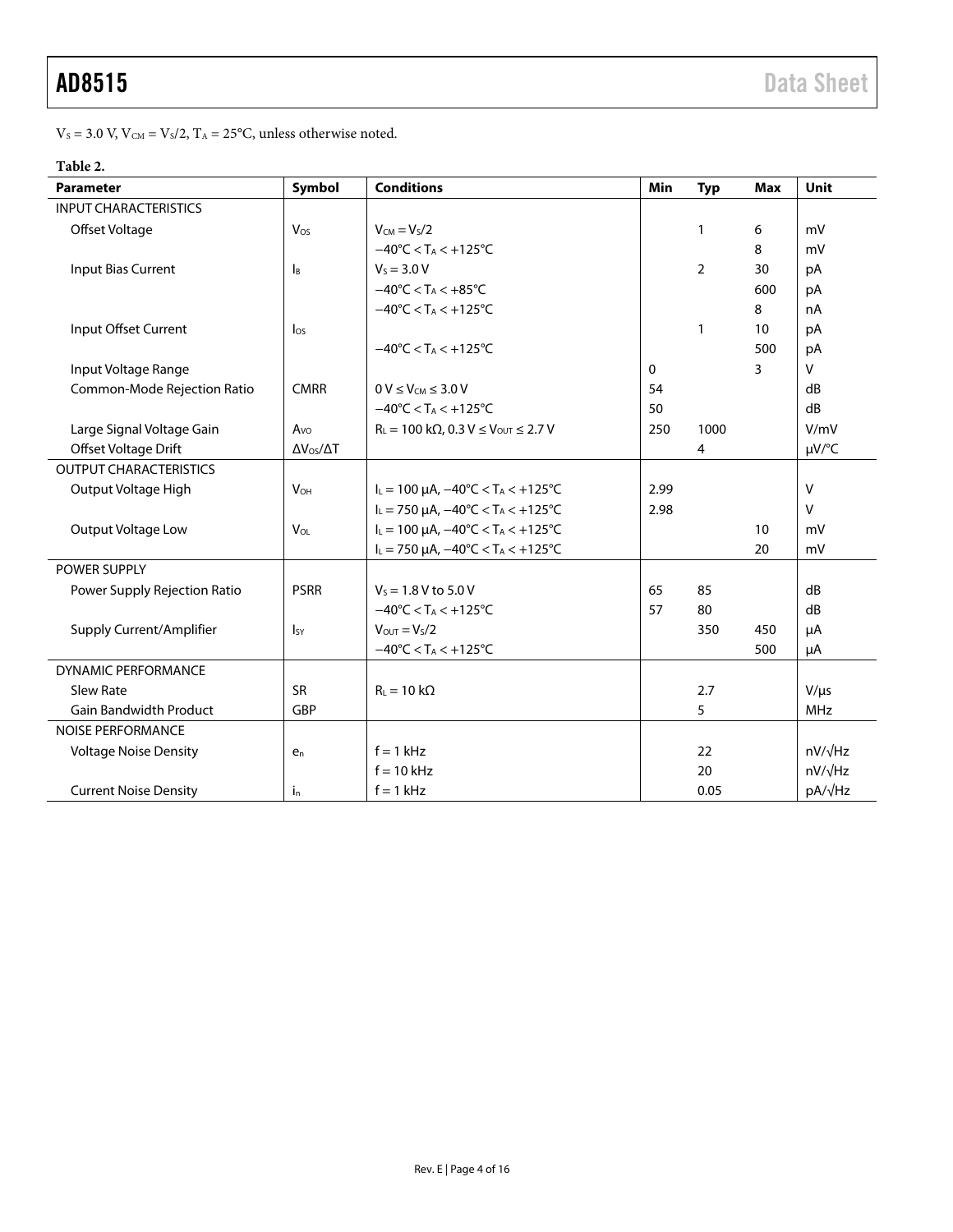$V_s = 5.0$  V,  $V_{CM} = V_s/2$ ,  $T_A = 25$ °C, unless otherwise noted.

# **Table 3.**

| <b>Parameter</b>              | Symbol                    | <b>Conditions</b>                                                | Min         | <b>Typ</b> | <b>Max</b> | Unit           |
|-------------------------------|---------------------------|------------------------------------------------------------------|-------------|------------|------------|----------------|
| <b>INPUT CHARACTERISTICS</b>  |                           |                                                                  |             |            |            |                |
| Offset Voltage                | Vos                       | $V_{CM} = V_S/2$                                                 |             | 1          | 6          | mV             |
|                               |                           | $-40^{\circ}$ C < T <sub>A</sub> < $+125^{\circ}$ C              |             |            | 8          | mV             |
| <b>Input Bias Current</b>     | $\mathsf{I}_{\mathsf{B}}$ | $V_S = 5.0 V$                                                    |             | 5          | 30         | pA             |
|                               |                           | $-40^{\circ}$ C < T <sub>A</sub> < $+85^{\circ}$ C               |             |            | 600        | pA             |
|                               |                           | $-40^{\circ}$ C < T <sub>A</sub> < $+125^{\circ}$ C              |             |            | 8          | nA             |
| Input Offset Current          | $I_{OS}$                  |                                                                  |             | 1          | 10         | pA             |
|                               |                           | $-40^{\circ}$ C < T <sub>A</sub> < $+125^{\circ}$ C              |             |            | 500        | pA             |
| Input Voltage Range           |                           |                                                                  | $\mathbf 0$ |            | 5.0        | $\vee$         |
| Common-Mode Rejection Ratio   | <b>CMRR</b>               | $0 V \leq V_{CM} \leq 5.0 V$                                     | 60          | 75         |            | dB             |
|                               |                           | $-40^{\circ}$ C < T <sub>A</sub> < $+125^{\circ}$ C              | 54          |            |            | dB             |
| Large Signal Voltage Gain     | A <sub>VO</sub>           | $R_L = 100 k\Omega$ , 0.3 V $\leq$ V <sub>OUT</sub> $\leq$ 4.7 V | 450         | 2000       |            | V/mV           |
| Offset Voltage Drift          | $\Delta V_{OS}/\Delta T$  |                                                                  |             | 4          |            | µV/°C          |
| <b>OUTPUT CHARACTERISTICS</b> |                           |                                                                  | 4.99        |            |            |                |
| Output Voltage High           | $V_{OH}$                  | $I_L = 100 \mu A$ , $-40^{\circ}C < T_A < +125^{\circ}C$         | 4.98        |            |            | $\vee$         |
|                               |                           | $I_L$ = 750 µA, -40°C < T <sub>A</sub> < +125°C                  |             |            |            | v              |
| Output Voltage Low            | <b>V<sub>OL</sub></b>     | $I_L = 100 \mu A$ , $-40^{\circ}C < T_A < +125^{\circ}C$         |             |            | 10         | mV             |
|                               |                           | $I_L = 750 \mu A$ , $-40^{\circ}C < T_A < +125^{\circ}C$         |             |            | 20         | mV             |
| POWER SUPPLY                  |                           |                                                                  |             |            |            |                |
| Power Supply Rejection Ratio  | <b>PSRR</b>               | $V_s = 1.8 V$ to 5.0 V                                           | 65          | 85         |            | dB             |
|                               |                           | $-40^{\circ}$ C < T <sub>A</sub> < $+125^{\circ}$ C              | 57          | 80         |            | dB             |
| Supply Current/Amplifier      | $I_{SY}$                  | $V_{OUT} = V_S/2$                                                |             | 410        | 550        | μA             |
|                               |                           | $-40^{\circ}$ C < T <sub>A</sub> < $+125^{\circ}$ C              |             |            | 600        | μA             |
| <b>DYNAMIC PERFORMANCE</b>    |                           |                                                                  |             |            |            |                |
| Slew Rate                     | <b>SR</b>                 | $R_L = 10 k\Omega$                                               |             | 2.7        |            | $V/\mu s$      |
| <b>Gain Bandwidth Product</b> | GBP                       |                                                                  |             | 5          |            | <b>MHz</b>     |
| <b>NOISE PERFORMANCE</b>      |                           |                                                                  |             |            |            |                |
| <b>Voltage Noise Density</b>  | $e_n$                     | $f = 1$ kHz                                                      |             | 22         |            | $nV/\sqrt{Hz}$ |
|                               |                           | $f = 10$ kHz                                                     |             | 20         |            | nV/√Hz         |
| <b>Current Noise Density</b>  | i <sub>n</sub>            | $f = 1$ kHz                                                      |             | 0.05       |            | pA/√Hz         |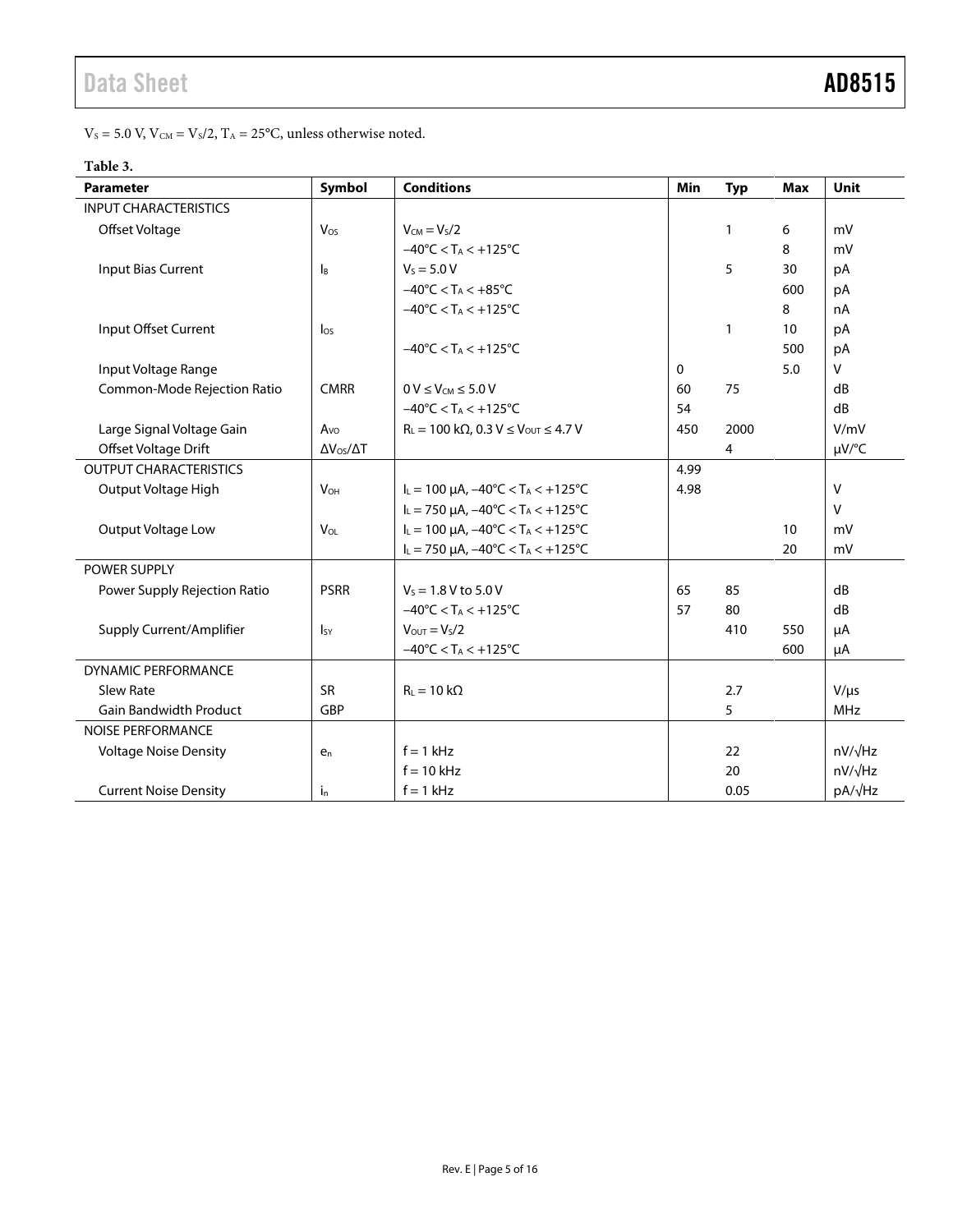## AD8515 Data Sheet

# <span id="page-5-0"></span>ABSOLUTE MAXIMUM RATINGS

 $T_A = 25$ °C, unless otherwise noted.

### **Table 4.**

| Parameter                            | Rating                              |
|--------------------------------------|-------------------------------------|
| Supply Voltage                       | 6 V                                 |
| Input Voltage                        | $GND$ to $V_S$                      |
| Differential Input Voltage           | $±6V$ or $±V5$                      |
| Output Short-Circuit Duration to GND | Observe derating curves             |
| Storage Temperature Range            |                                     |
| KS and RJ Packages                   | $-65^{\circ}$ C to $+150^{\circ}$ C |
| Operating Temperature Range          |                                     |
| AD8515                               | $-40^{\circ}$ C to $+125^{\circ}$ C |
| Junction Temperature Range           |                                     |
| KS and RJ Packages                   | $-65^{\circ}$ C to $+150^{\circ}$ C |
| Lead Temperature (Soldering, 60 sec) | $300^{\circ}$ C                     |

Stresses at or above those listed under Absolute Maximum Ratings may cause permanent damage to the product. This is a stress rating only; functional operation of the product at these or any other conditions above those indicated in the operational section of this specification is not implied. Operation beyond the maximum operating conditions for extended periods may affect product reliability.

#### <span id="page-5-1"></span>**THERMAL RESISTANCE**

 $\theta_{IA}$  is specified for the worst-case conditions, that is, a device soldered in a circuit board for surface-mount packages.

#### **Table 5. Thermal Resistance**

| Package Type       | Өла | $\theta$ Jc | Unit |
|--------------------|-----|-------------|------|
| 5-Lead SOT-23 (RJ) | 230 | 146         | °C/W |
| 5-Lead SC70 (KS)   | 376 | 126         | °C/W |

#### <span id="page-5-2"></span>**ESD CAUTION**



ESD (electrostatic discharge) sensitive device. Charged devices and circuit boards can discharge without detection. Although this product features patented or proprietary protection circuitry, damage may occur on devices subjected to high energy ESD. Therefore, proper ESD precautions should be taken to avoid performance degradation or loss of functionality.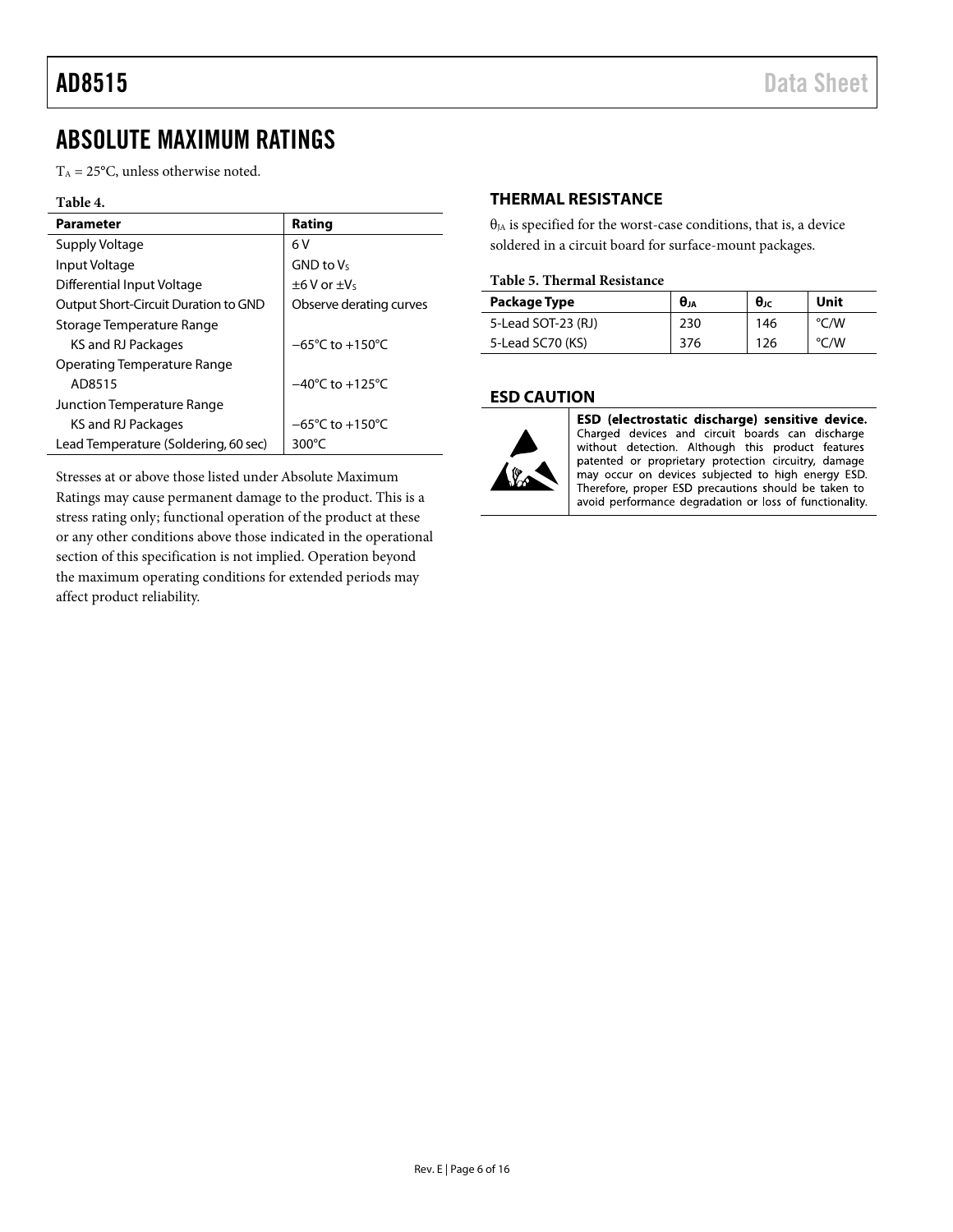# <span id="page-6-0"></span>TYPICAL PERFORMANCE CHARACTERISTICS

<span id="page-6-1"></span>

*Figure 4. ISY vs. Temperature*

<span id="page-6-2"></span>**300**<br>**1300–50** -25 0 25 50 75 100 125 150

**TEMPERATURE (°C)**

**–25 0 25 50 75 100 125**



<span id="page-6-3"></span>

*Figure 6. Output Voltage to Supply Rail vs. Load Current*



*Figure 7. Gain and Phase vs. Frequency*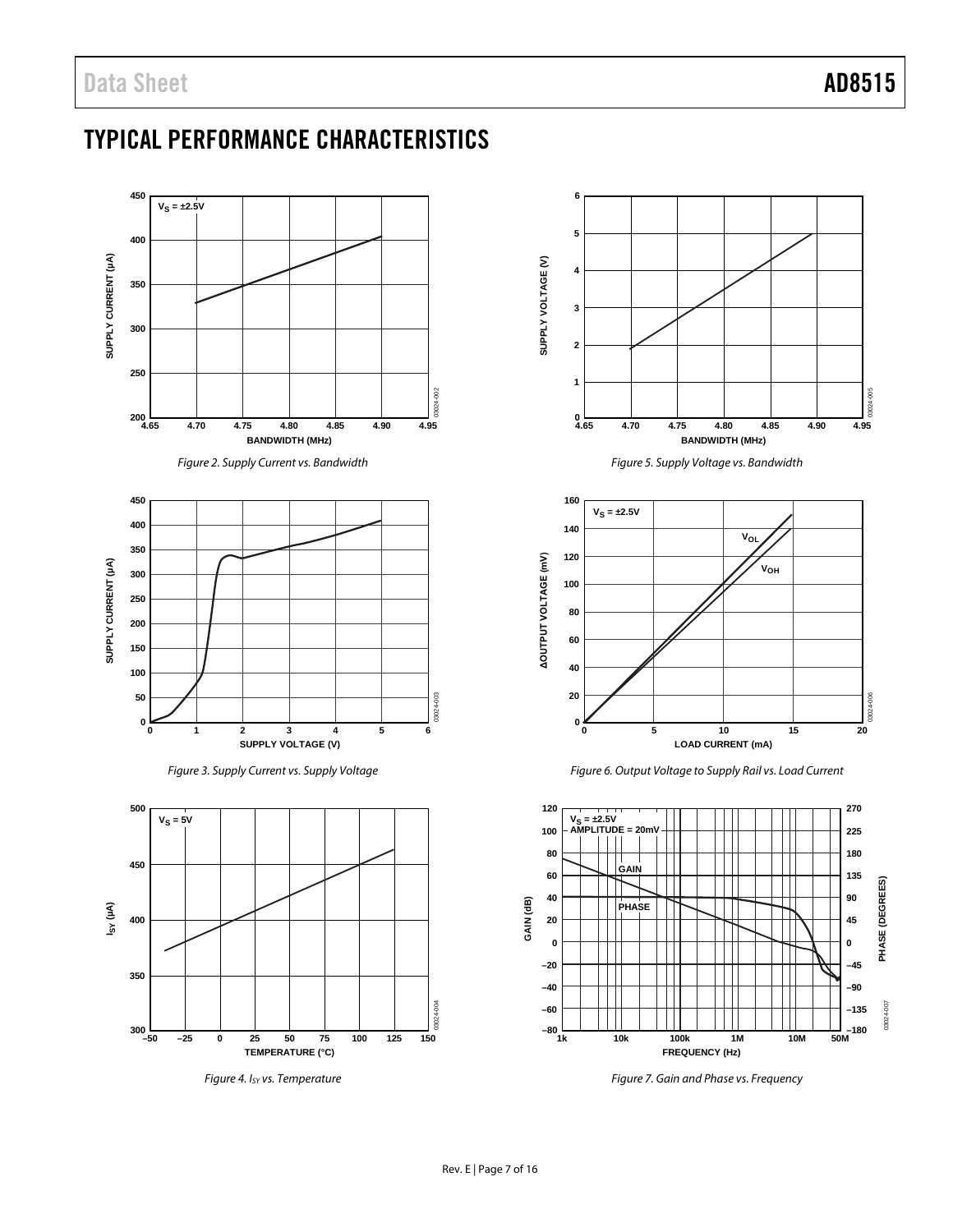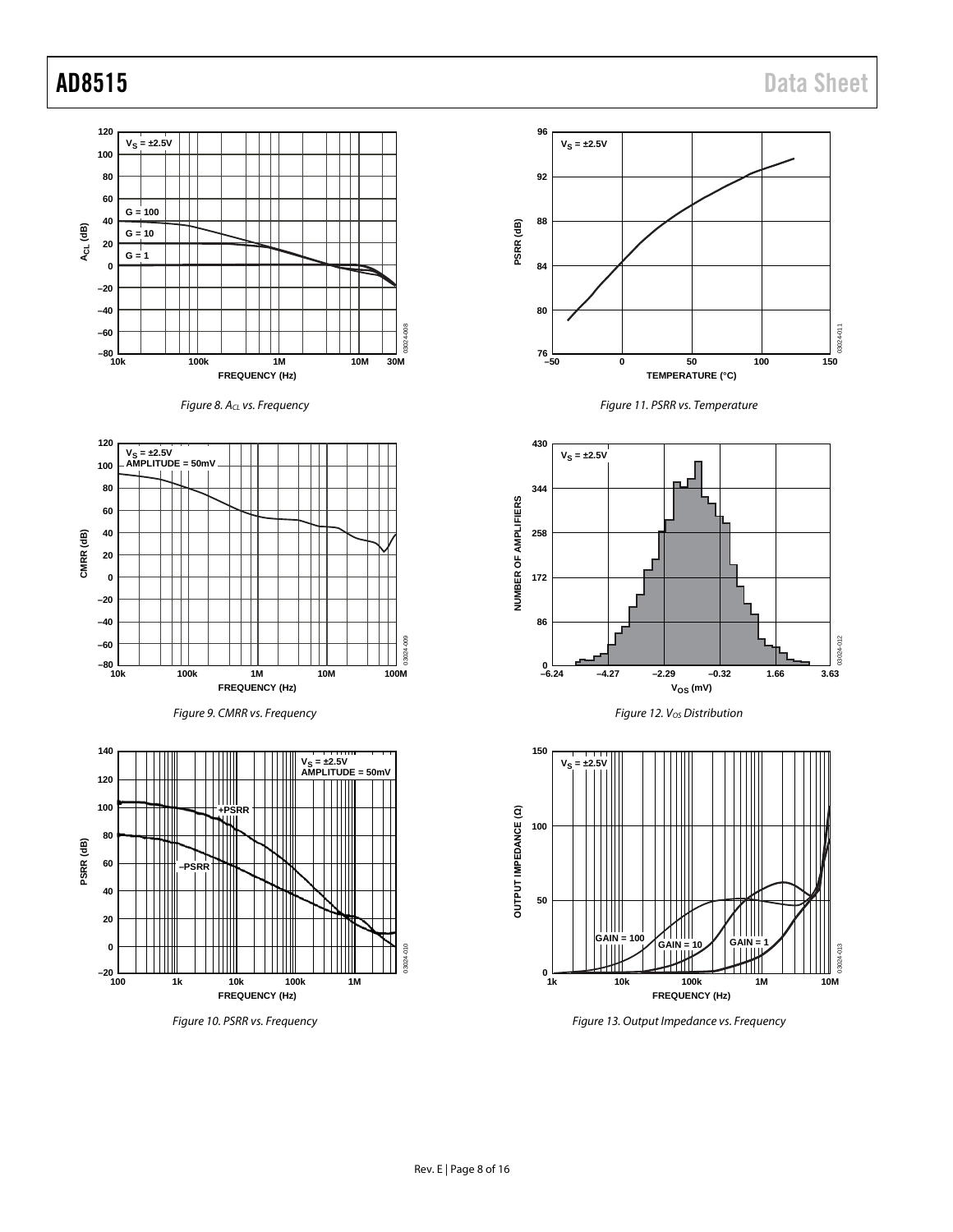# Data Sheet **AD8515**

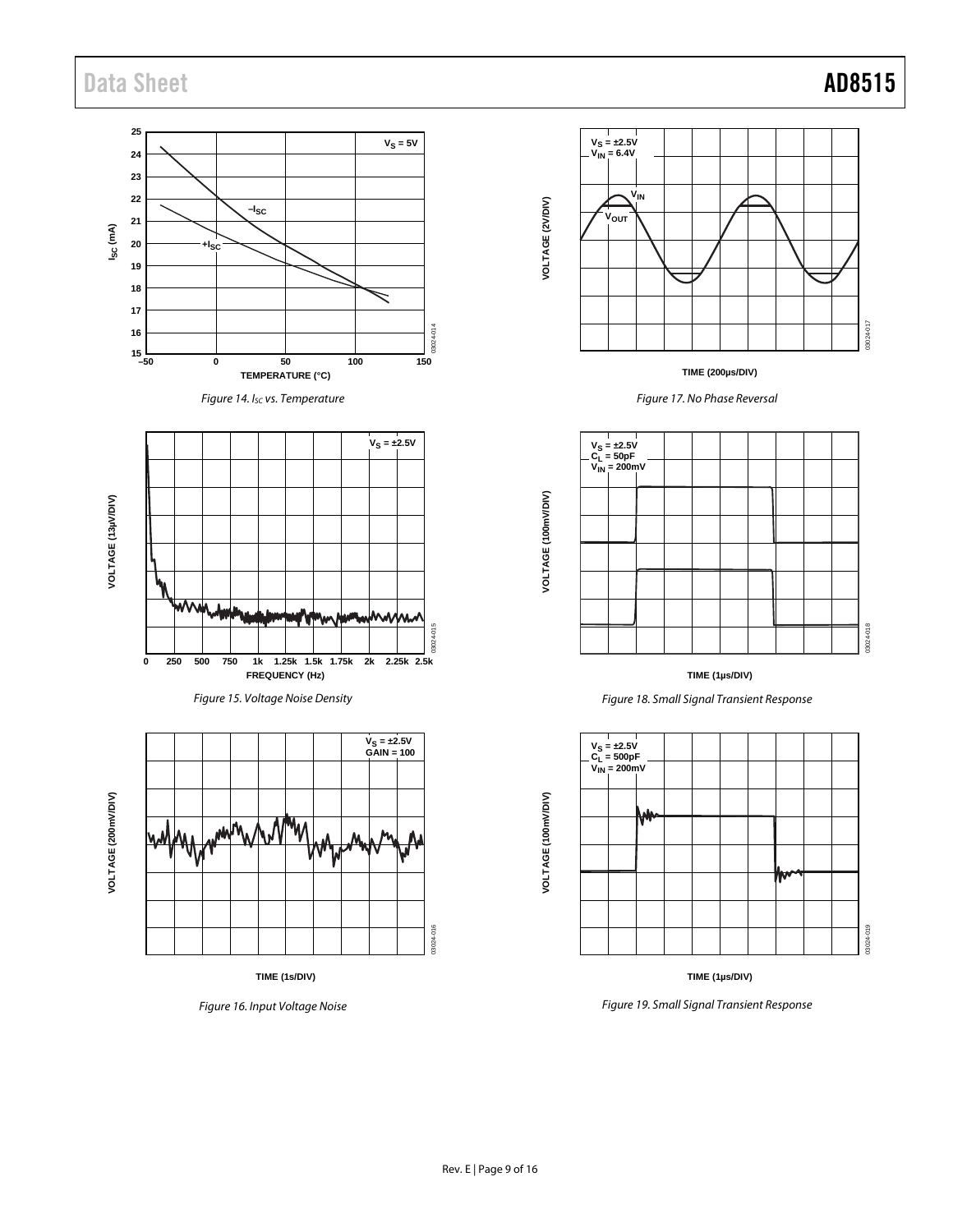AD8515 Data Sheet



*Figure 20. Large Signal Transient Response*



**TIME (2µs/DIV)**

*Figure 21. Saturation Recovery*



**TIME (2µs/DIV)**

*Figure 22. Saturation Recovery*







**TIME (1µs/DIV)**





*Figure 25. Gain and Phase vs. Frequency*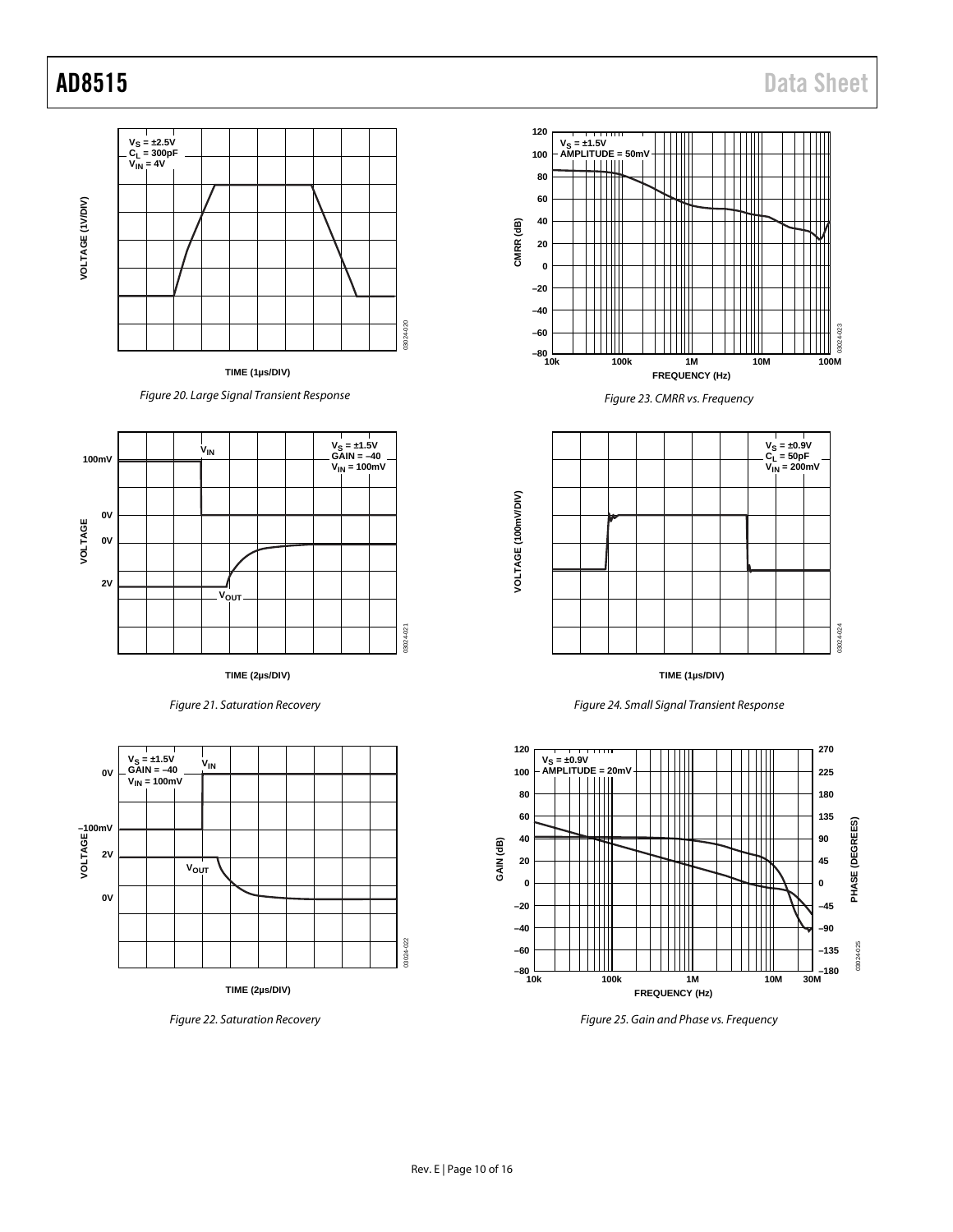# Data Sheet **AD8515**







**TIME (200µs/DIV)**









*Figure 29. VOH vs. Temperature*



*Figure 30. CMRR vs. Temperature*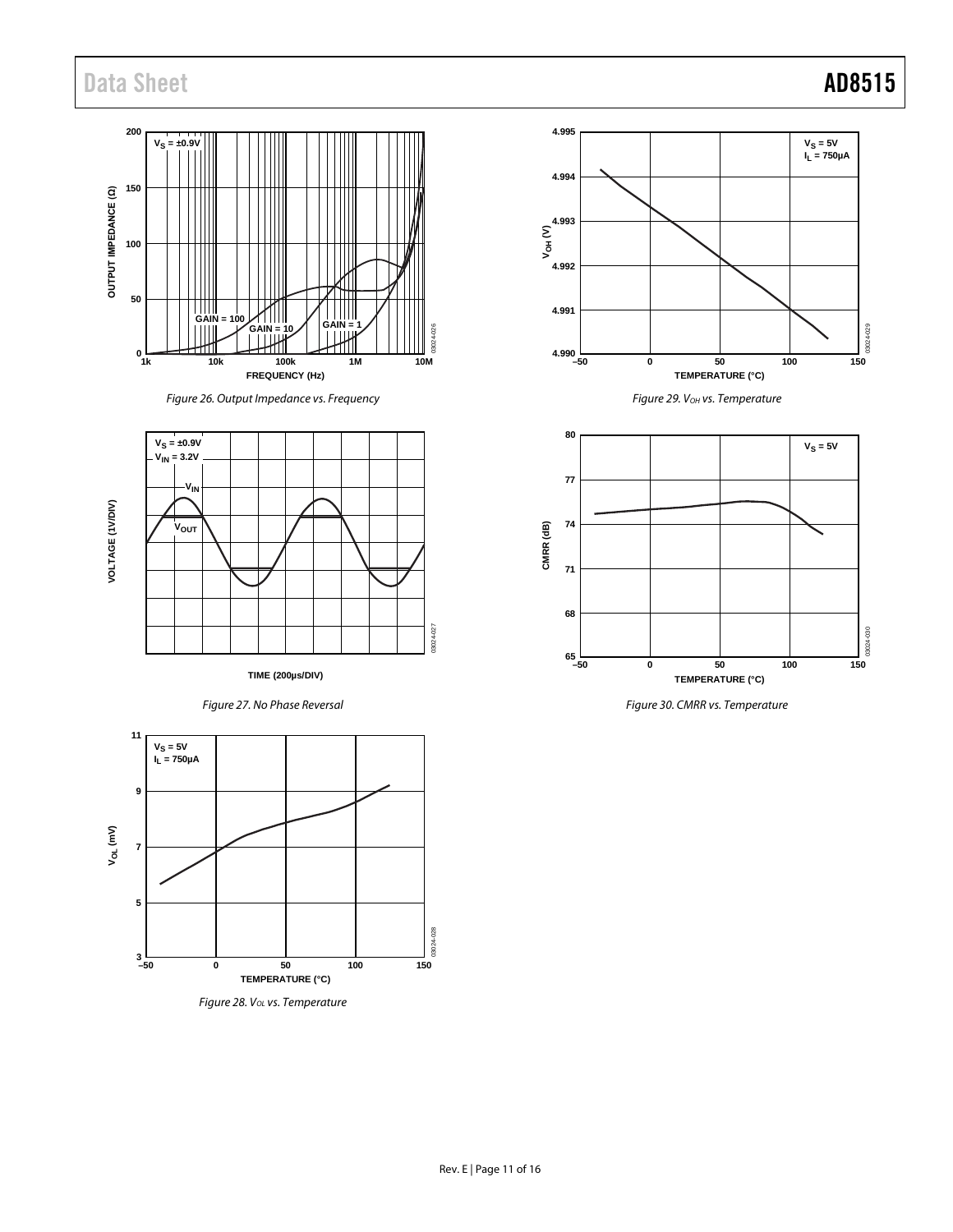# <span id="page-11-0"></span>THEORY OF OPERATION

Th[e AD8515,](http://www.analog.com/AD8515?doc=AD8515.pdf) offered in space-saving SOT-23 and SC70 packages, is a rail-to-rail input and output operational amplifier that can operate at supply voltages as low as 1.8 V. This product is fabricated using 0.6 micron CMOS to achieve one of the best power consumption-to-speed ratios (that is, bandwidth) in the industry. With a small amount of supply current (less than 400 μA), a wide unity gain bandwidth of 4.5 MHz is available for signal processing.

The input stage consists of two parallel, complementary, differential pairs of PMOS and NMOS. Th[e AD8515](http://www.analog.com/AD8515?doc=AD8515.pdf) exhibits no phase reversal because the input signal exceeds the supply by more than 0.6 V. Currents into the input pin must be limited to 5 mA or less by the use of external series resistance(s). The [AD8515](http://www.analog.com/AD8515?doc=AD8515.pdf) has a very robust ESD design and can stand ESD voltages of up to 4000 V.

### <span id="page-11-1"></span>**POWER CONSUMPTION vs. BANDWIDTH**

One of the strongest features of th[e AD8515](http://www.analog.com/AD8515?doc=AD8515.pdf) is the bandwidth stability over the specified temperature range while consuming small amounts of current. This effect is shown i[n Figure 2](#page-6-1) through [Figure 4.](#page-6-2)

This product solves the speed/power requirements for many applications. The wide bandwidth is also stable even when operated with low supply voltages[. Figure 5](#page-6-3) shows the relationship between the supply voltage vs. the bandwidth for th[e AD8515.](http://www.analog.com/AD8515?doc=AD8515.pdf)

Th[e AD8515](http://www.analog.com/AD8515?doc=AD8515.pdf) is ideal for battery-powered instrumentation and handheld devices because it can operate at the end of discharge voltage of most popular batteries[. Table 6](#page-11-2) lists the nominal and end of discharge voltages of several typical batteries.

| $2.0014$ of $2.1$ partnershesses, and the contempt attempt |                               |                                        |  |  |  |
|------------------------------------------------------------|-------------------------------|----------------------------------------|--|--|--|
| <b>Battery</b>                                             | <b>Nominal</b><br>Voltage (V) | <b>End of Discharge</b><br>Voltage (V) |  |  |  |
|                                                            |                               |                                        |  |  |  |
| Lead-Acid                                                  |                               | 1.8                                    |  |  |  |
| Lithium                                                    | 2.6 to 3.6                    | 1.7 to 2.4                             |  |  |  |
| <b>NiMH</b>                                                | 1.2                           |                                        |  |  |  |
| <b>NiCd</b>                                                | 1.2                           |                                        |  |  |  |
| Carbon-Zinc                                                | 1.5                           | 1.1                                    |  |  |  |

#### <span id="page-11-2"></span>**Table 6. Typical Battery Life Voltage Range**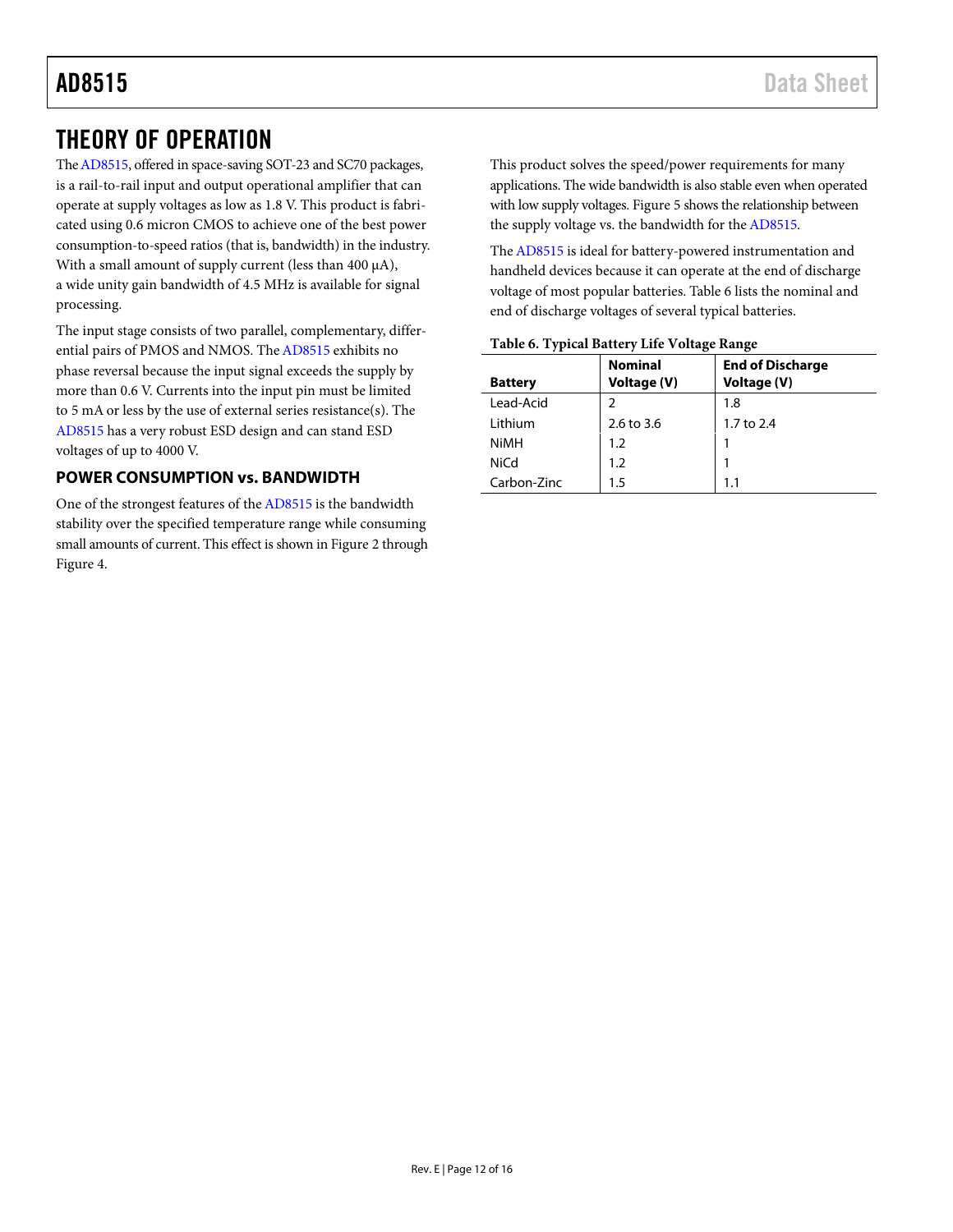# <span id="page-12-0"></span>DRIVING CAPACITIVE LOADS

Most amplifiers have difficulty driving large capacitive loads. Additionally, higher capacitance at the output can increase the amount of overshoot and ringing in the amplifier's step response and can even affect the stability of the device. This is due to the degradation of phase margin caused by additional phase lag from the capacitive load. The value of capacitive load that an amplifier can drive before oscillation varies with gain, supply voltage, input signal, temperature, and other parameters. Unity gain is the most challenging configuration for driving capacitive loads. Th[e AD8515](http://www.analog.com/AD8515?doc=AD8515.pdf) is capable of driving large capacitive loads without any external compensation. The graphs i[n Figure 31](#page-12-2) an[d Figure 32](#page-12-3) show the amplifier's capacitive load driving capability when configured in unity gain of +1.

Th[e AD8515](http://www.analog.com/AD8515?doc=AD8515.pdf) is even capable of driving higher capacitive loads in inverting gain of −1, as shown in [Figure 33.](#page-12-4) 



**TIME (1µs/DIV)** *Figure 31. Capacitive Load Driving @ C<sub>L</sub> = 50 pF* 

<span id="page-12-2"></span>

<span id="page-12-3"></span>**TIME (1µs/DIV)** *Figure 32. Capacitive Load Driving @ CL = 500 pF*



*Figure 33. Capacitive Load Driving @ CL = 800 pF*

### <span id="page-12-4"></span><span id="page-12-1"></span>**FULL POWER BANDWIDTH**

The slew rate of an amplifier determines the maximum frequency at which it can respond to a large input signal. This frequency (known as full power bandwidth, FPBW) can be calculated from the equation

$$
FPBW = \frac{SR}{2\pi \times V_{PEAK}}
$$

for a given distortion. The FPBW of th[e AD8515](http://www.analog.com/AD8515?doc=AD8515.pdf) is shown in [Figure](#page-12-5) 34 to be close to 200 kHz.



<span id="page-12-5"></span>*Figure 34. Full Power Bandwidth*

03024-032

13024-032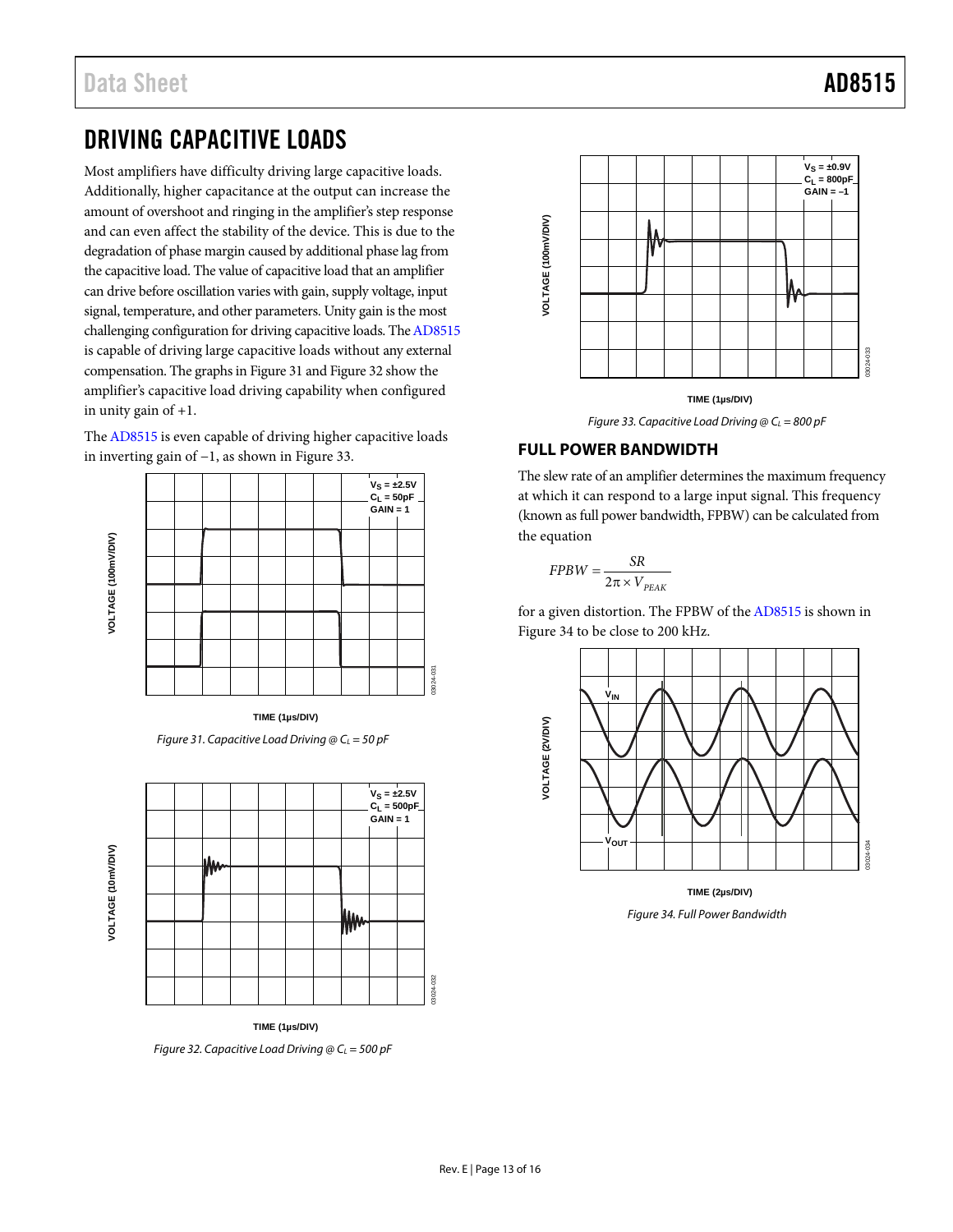# <span id="page-13-0"></span>A MICROPOWER REFERENCE VOLTAGE GENERATOR

Many single-supply circuits are configured with the circuit biased to one-half of the supply voltage. In these cases, a false ground reference can be created by using a voltage divider buffered by an amplifier[. Figure 35](#page-13-2) shows the schematic for such a circuit. The two 1  $M\Omega$  resistors generate the reference voltages while drawing only 0.9 μA of current from a 1.8 V supply. A capacitor connected from the inverting terminal to the output of the op amp provides compensation to allow for a bypass capacitor to be connected at the reference output. This bypass capacitor helps establish an ac ground for the reference output.



*Figure 35. Micropower Voltage Reference Generator*

### <span id="page-13-2"></span><span id="page-13-1"></span>**A 100 kHz SINGLE-SUPPLY SECOND-ORDER BAND-PASS FILTER**

The circuit i[n Figure 36](#page-13-3) is commonly used in portable applications where low power consumption and wide bandwidth are required. This figure shows a circuit for a single-supply band-pass filter with a center frequency of 100 kHz. It is essential that the op amp have a loop gain at 100 kHz to maintain an accurate center frequency. This loop gain requirement necessitates the choice of an op amp with a high unity gain crossover frequency, such as th[e AD8515.](http://www.analog.com/AD8515?doc=AD8515.pdf) The 4.5 MHz bandwidth of th[e AD8515](http://www.analog.com/AD8515?doc=AD8515.pdf) is sufficient to accurately produce the 100 kHz center frequency, as the response in [Figure](#page-13-4) 37 shows. When the op amp bandwidth is close to the center frequency of the filter, the amplifier internal phase shift causes excess phase shift at 100 kHz, altering the filter response. In fact, if the chosen op amp has a bandwidth close to 100 kHz, the phase shift of the op amps causes the loop to oscillate.

A common-mode bias level is easily created by connecting the noninverting input to a resistor divider consisting of two resistors connected between VCC and ground. This bias point is also decoupled to ground with a 1 μF capacitor.

$$
f_L = \frac{1}{2\pi \times R1 \times CI}
$$
  

$$
f_H = \frac{1}{2\pi \times R1 \times CI}
$$
  

$$
H_0 = 1 + \frac{R1}{R2}
$$
  

$$
VCC = 1.8 \text{ V} - 5 \text{ V}
$$

where:

*f*<sub>L</sub> is the low −3 dB frequency.  $f_H$  is the high  $-3$  dB frequency.

*H0* is the midfrequency gain.





<span id="page-13-3"></span>

<span id="page-13-4"></span>*Figure 37. Frequency Response of the Band-Pass Filter*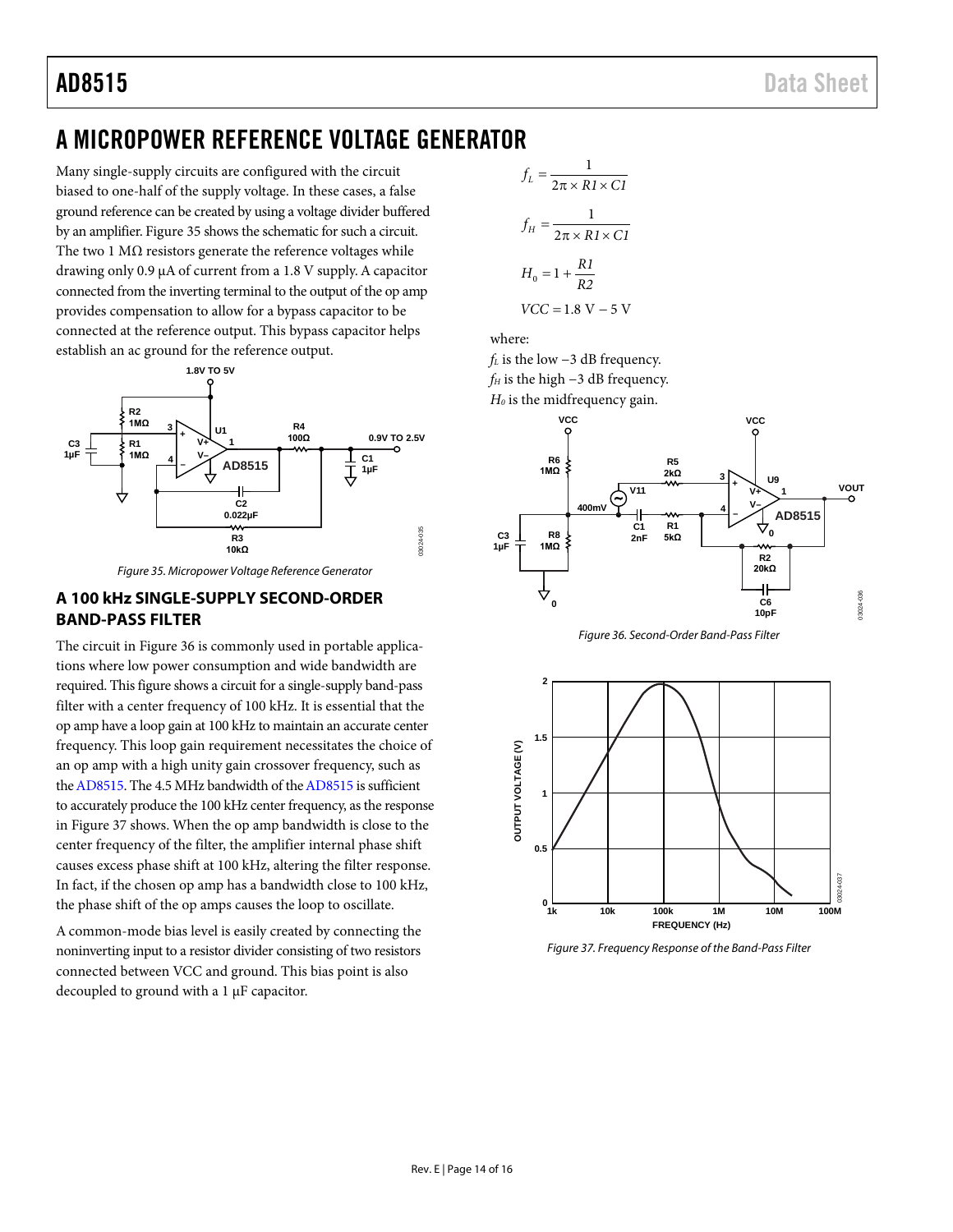### <span id="page-14-0"></span>**WIEN BRIDGE OSCILLATOR**

The circuit i[n Figure 38](#page-14-1) can be used to generate a sine wave, one of the most fundamental waveforms. Known as a Wien Bridge oscillator, it has the advantage of requiring only one low power amplifier. This is an important consideration, especially for batteryoperated applications where power consumption is a critical issue. To keep the equations simple, the resistor and capacitor values used are kept equal. For the oscillation to happen, two conditions have to be met. First, there should be a zero phase shift from the input to the output, which happens at the oscillation frequency of

$$
f_{\rm OSC} = \frac{1}{2\pi R I0 \times C I0}
$$

Second, at this frequency, the ratio of VOUT to the voltage at the positive input (+IN, Pin 3) has to be 3, which means that the ratio of R11:R12 should be greater than 2.



<span id="page-14-1"></span>*Figure 38. Low Power Wien Bridge Oscillator*

High frequency oscillators can be built with th[e AD8515,](http://www.analog.com/AD8515?doc=AD8515.pdf)  due to its wide bandwidth. Using the values shown, an oscillation frequency of 130 kHz is created and is shown i[n Figure 39.](#page-14-2) If R11 is too low, the oscillation might converge; if too large, the oscillation diverges until the output clips ( $V_s = \pm 2.5$  V,  $f<sub>osc</sub> = 130 kHz$ .



<span id="page-14-2"></span>*Figure 39. Output of Wien Bridge Oscillator*